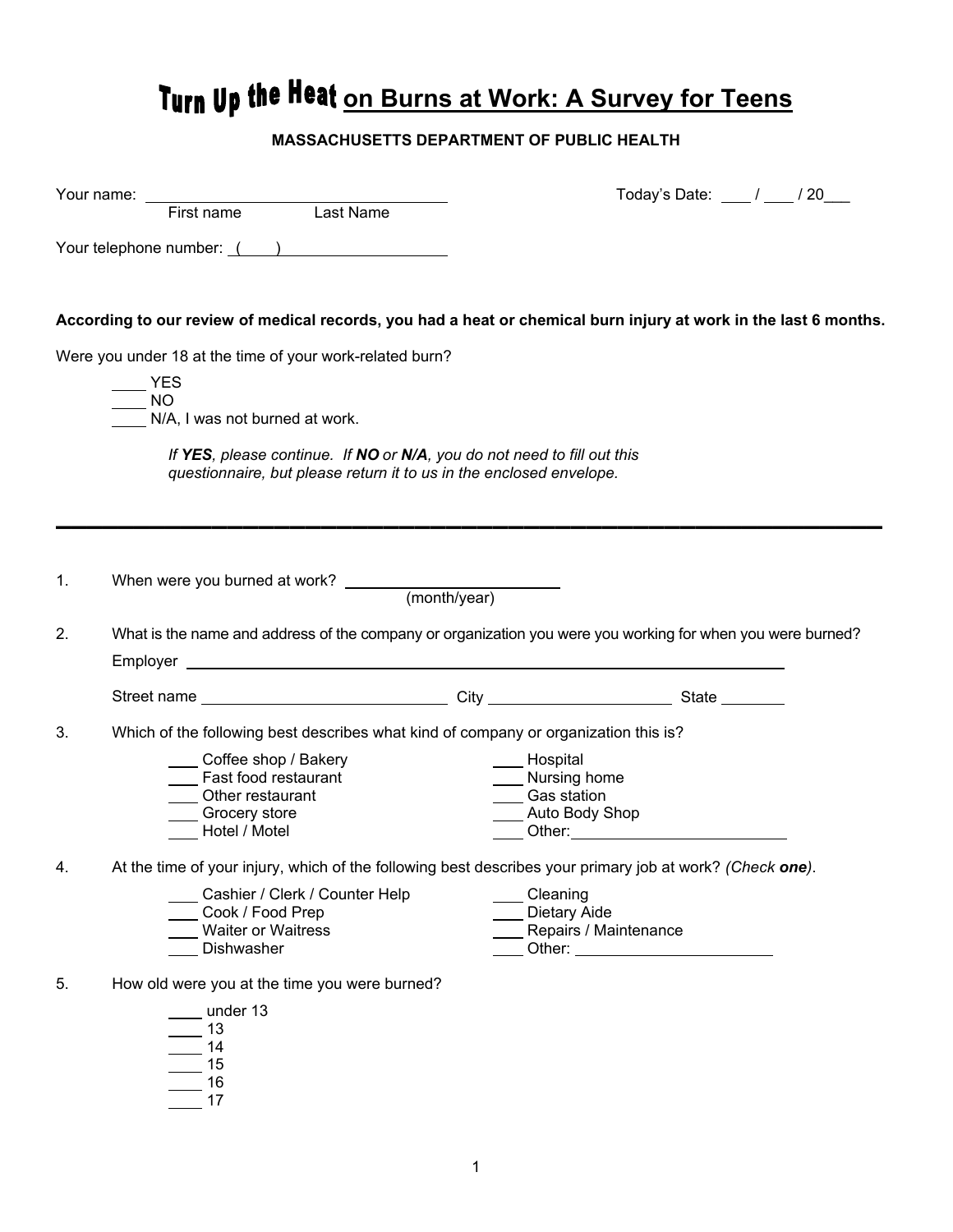|      | What part(s) of your body were burned? (check all that apply).                                                                                                                                                                                                                              |
|------|---------------------------------------------------------------------------------------------------------------------------------------------------------------------------------------------------------------------------------------------------------------------------------------------|
|      | Chest<br>Toe<br>Finger<br>Eye<br>___ Foot<br>Other: when the contract of the contract of the contract of the contract of the contract of the contract of the contract of the contract of the contract of the contract of the contract of the contract of the contract of th<br>Face<br>Hand |
|      | Leg<br><b>Neck</b><br>Arm                                                                                                                                                                                                                                                                   |
|      | What, specifically, burned you?                                                                                                                                                                                                                                                             |
|      |                                                                                                                                                                                                                                                                                             |
|      | _ Hot oil or grease<br>____ Hot object<br>Hot water or liquid                                                                                                                                                                                                                               |
|      | Other: <u>with the contract of the contract of the contract of the contract of the contract of the contract of the contract of the contract of the contract of the contract of the contract of the contract of the contract of t</u><br>Steam                                               |
|      | Which of the following best describes the severity of your burn? (choose one answer only for each).                                                                                                                                                                                         |
|      | <b>Medical severity:</b><br><b>Description:</b>                                                                                                                                                                                                                                             |
|      | First degree burn<br>Skin turned red                                                                                                                                                                                                                                                        |
|      | Skin blistered or was raw and open<br>Second degree burn                                                                                                                                                                                                                                    |
|      | Needed skin grafts<br>Third degree burn<br>Don't remember<br>Don't know                                                                                                                                                                                                                     |
|      |                                                                                                                                                                                                                                                                                             |
|      | When the burn occurred, do you think you were working quickly to finish what you were doing?                                                                                                                                                                                                |
|      | N/A<br>Yes                                                                                                                                                                                                                                                                                  |
|      | No (Skip to 11.) Don't know                                                                                                                                                                                                                                                                 |
| 10a. | If YES, what is the main reason you were working quickly? (Choose one answer only).                                                                                                                                                                                                         |
|      | You felt pressure from your supervisor around the time of the injury                                                                                                                                                                                                                        |
|      | You felt pressure on yourself (e.g., wanted to prove yourself; needed to leave work early)                                                                                                                                                                                                  |
|      | There were special circumstances on that day (e.g., short-staffed, demanding customer)<br>The pace of the workplace or the nature of the job is always fast                                                                                                                                 |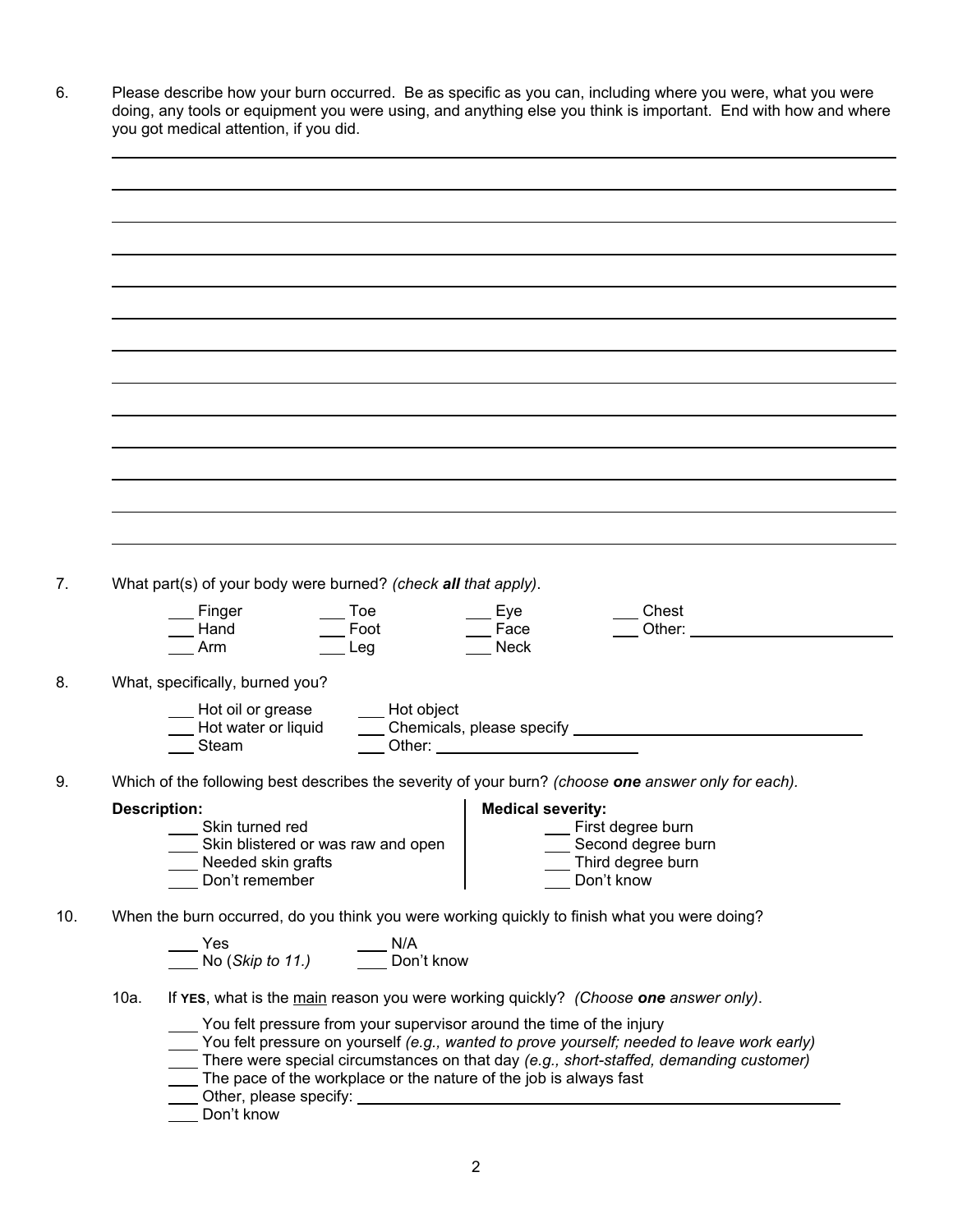- 11. At the time of your burn, where was your supervisor or someone else responsible for supervising you?
	- In the immediate area (in view of injury)
	- On-site
	- Not on-site
	- N/A
	- Don't know
- 12. Have other workers experienced similar injuries at this workplace?
	- Yes  $\overline{\phantom{0}}$ No
	- Don't know
- 13. Do you think your burn could have been prevented in some way?

| Yes (How?  |  |  |
|------------|--|--|
| No         |  |  |
| Don't know |  |  |

- 14. Before you were burned, had you ever received any **general** instructions from your employer or supervisor on how to work safely and avoid injury?
	- Yes
	- No *(Go to Question 15)*
	- Don't know / Not sure
	- 14a. If YES, how were you instructed? *(check all that apply).* \_\_\_\_ Through a video
		- \_\_\_\_\_ Co-worker showed you while working

Don't remember

- **Through a training class/lecture**
- **Through written materials**
- Supervisor showed you while working Don't remember
- 15. Had you ever received any instruction from your employer or supervisor **specifically** on working safely and avoiding injury while doing the type of work or using the piece of equipment that led to your burn?
	- Yes No *(Go to Question 16)*
	- Don't know / Not sure
	-
- 15a. If YES, how were you instructed? *(check all that apply).* **Through a video Through a training class/lecture Co-worker showed you while working Supervisor showed you while working** 
	- Through written materials
- 16. Where did you receive medical care or treatment for your burn? *(check all that apply).*
	- Did not receive treatment *(Go to Question 17)*.
	- **Example 21** First aid at workplace

- \_\_\_ Hospital ER (Which hospital? \_\_
- Doctor's office / Clinic / Health center (Number of visits
- Other, please specify *(e.g., physical therapy, occupational therapy, acupuncture)*
- 17. How many days did you miss, cut down, or not do any of your usual activities due to your burn? These activities may include school, work, recreation, extracurricular activities, or any other things you usually did.

**Number of days:**  $\blacksquare$